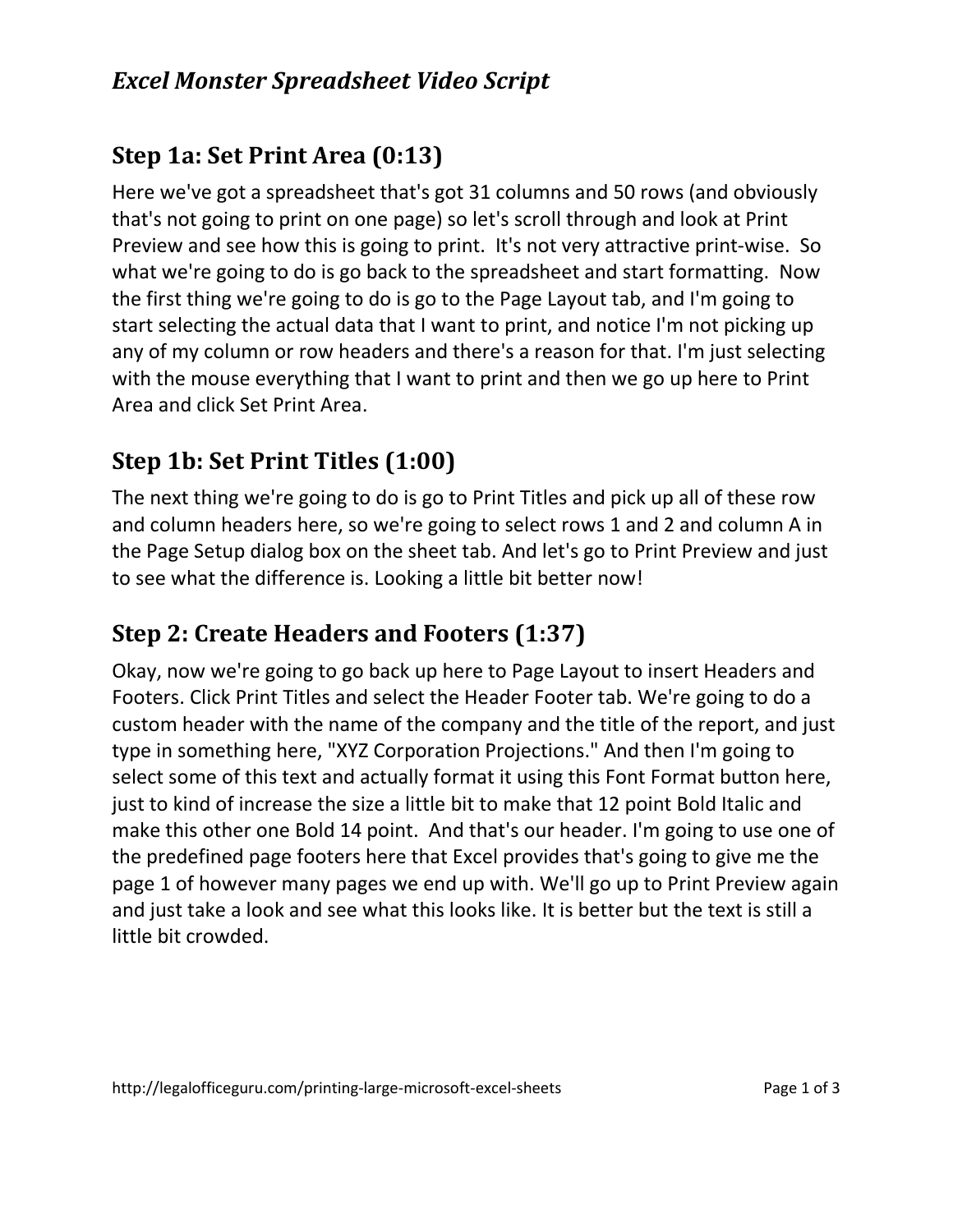### *Excel Monster Spreadsheet Video Script*

# **Step 3: Print Orientation and Margins (2:41)**

Going back to the page layout tab I'm just going to drop this down from the launcher to get the page setup dialog box and look at the margins and adjust these a little bit so it's a little bit more attractive. First I'm going to set it to print landscape to make it look better -- but I'm going to go to the Margins tab and actually manually change these so I can get that header and footer a little bit more space to breathe before the actual text. You can scroll these up or you can just type into it, whichever way works better for you. I'm going to go over here to the Page tab and just show you can actually change the page size. Let's go to Print Preview and take a look and see how this is shaping up. It's better but the page breaks are still a little bit awkward so we're going to fix that here in a moment.

# **Step 4: Page Break Preview (3:43)**

Going back to the spreadsheet, we're going to go over here to the View tab, and this is where we're going to look at the page breaks. First, we're going to click Page Break Preview, and you notice that Excel put some page breaks in here. We're going to drag these around a little bit so we can get full fiscal quarters on a single page. Just going to scroll around and see if we can get the pages to break at a logical point. I'm going to drag these around little bit.

Let's go back to Print Preview and see how things are shaping up. This is a little bit better but we still have some awkward page breaks in here so let's go back and drag these around little bit to get them to break in more logical places in the document. Drag this one to the left a bit. And here's another one that needs to be dragged over. And here's another one that I accidentally deleted but that's okay. I can put that back in. Click back over here on this first quarter column and go to Breaks | Insert Page Break, and I'm going to insert a page break right before that column.

# **Step 5: Tweaking in Print Preview Mode (5:20)**

I'm going to look around here and see how these are shaping up, and we'll go back to Print Preview and see how this is going. It prints a little small, so we're going to do a little bit of scaling here to see if we can get the print to be a little bit